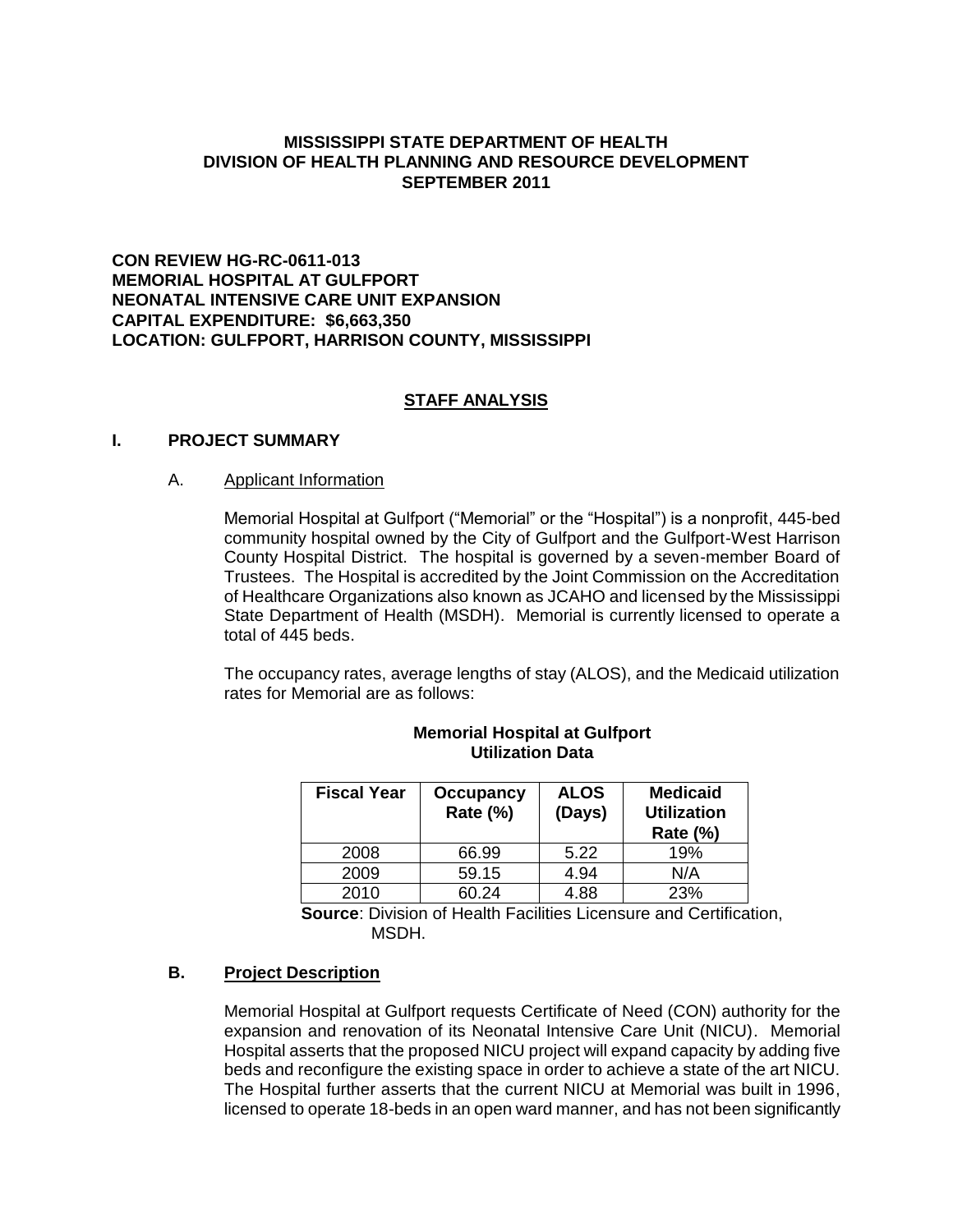modernized since its original construction. According to the applicant, the Hospital seeks to upgrade its NICU to comply with the most currently accepted standard of care for Neonatal Intensive Care Units with respect to size, design, equipment, and technology.

The applicant indicates that the scope of the proposed project involves 21,622 square feet of space on the second floor of the Hospital. The new NICU will consist of 14,158 square feet, of which 3,430 square feet will be new construction, and 10,728 will be renovated space. The remaining 7,464 square feet of renovated space involves the relocation and reorganization of the well baby and transitional nursery areas; relocation of two post partum rooms; and the relocation and reorganization of Women's Services administrative and classroom space. As a result, the NICU will expand from its 18-bed open ward unit to a 23-room unit designed consistent with the single family room concept. The applicant plans to utilize two (2) of the rooms as isolation rooms, eleven (11) for single occupancy, and the remaining (10) ten will be designed to accommodate two neonates, when needed. Furthermore, the applicant's proposed location of the NICU is intended to meet the requirement of being located in close proximity to the labor and cesarean delivery rooms and easily accessible from the Hospital's ambulance entrance for transport. Additionally, the NICU will be located away from routine Hospital traffic; thus, easily accessible to family members of the sick baby.

Memorial Hospital asserts that with regard to design of the proposed NICU, Memorial Hospital at Gulfport intends to utilize a design encompassing the single family room concept. The applicant believes that the single family room design better allows the Hospital to provide family centered care which ensures that parents are co-providers and decision-making partners in their baby's care. The applicant further believes that this concept seeks to ensure that each encounter builds on the family's strengths so they may become nurturing caregivers. Also, by utilizing the single family room design it minimizes the separation of newborns and families as parents are not required to leave the unit when another baby needs immediate and critical care. According to the applicant, additional benefits of the single family room are enhanced privacy for breastfeeding mothers; acoustical absorption so that background and transient noises are within acceptable ranges; and more individualized temperature control provided within each room.

The total proposed capital expenditure is \$6,663,350, and of that amount, approximately 14.08 percent is for new construction, 39.77 percent is for renovation, 27.76 percent for non-fixed equipment, 5.25 percent for fixed equipment, 4.59 percent for fees (architectural, consultant, etc.), 0.15 percent for legal and accounting fees, 3.00 percent for other fees, and 5.39 percent for contingency reserve. The project is expected to result in an additional 4.0 FTE (Full-time equivalent employees) registered nurses at an annual additional cost of \$120,000 the first year of operation, \$130,000 the second year, and \$180,000 the third year. The applicant indicates the proposed capital expenditure will be funded from the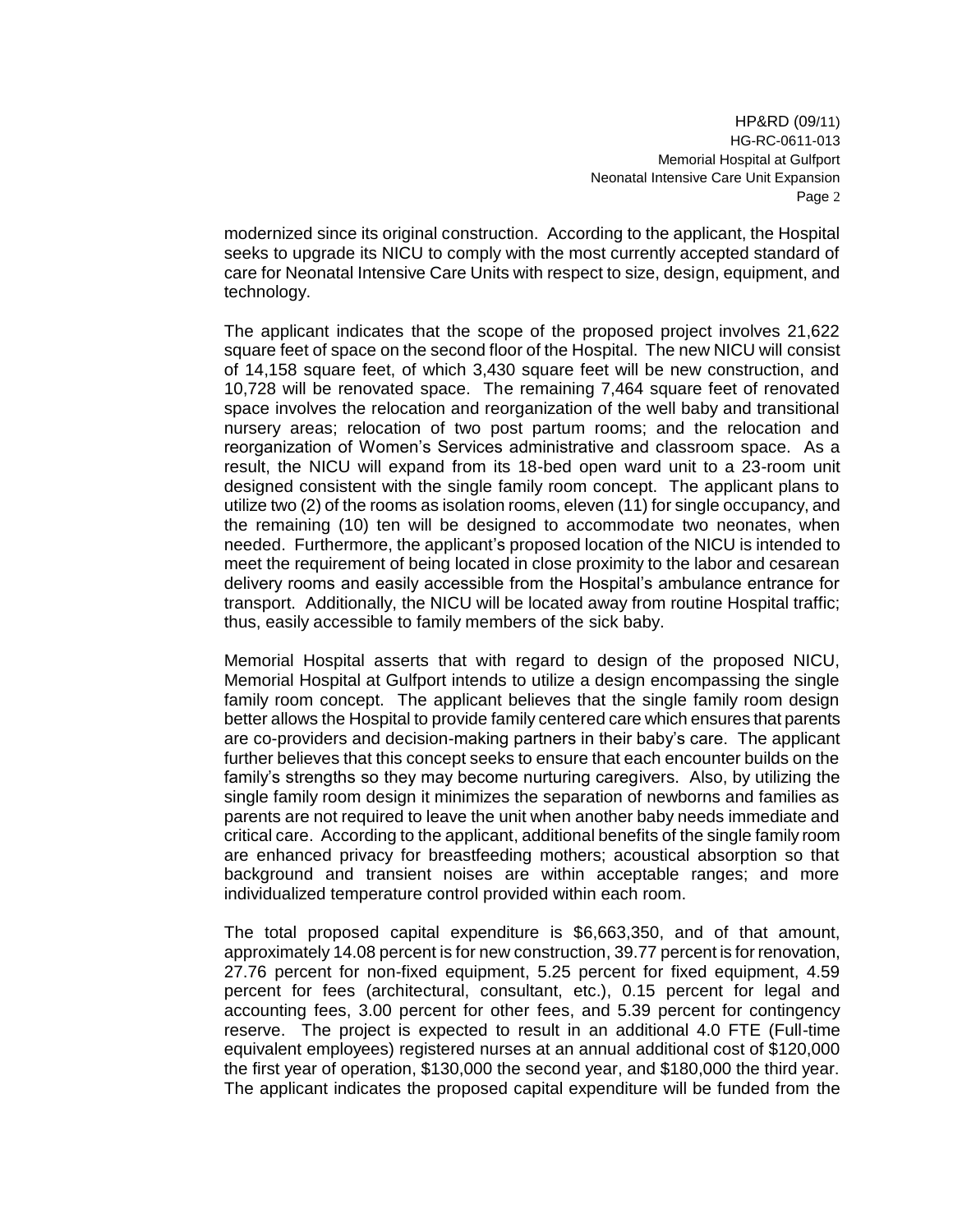hospital's accumulated cash reserves. Memorial intends to obligate the capital expenditure by March 2012, with a completion date of March 2013.

The MSDH Division of Health Facilities Licensure and Certification has approved the site for the Neonatal Intensive Care Unit Expansion, as proposed.

## **II. TYPE OF REVIEW REQUIRED**

This project is reviewed in accordance with Section 41-7-173, 41-7-191 (1)(c) and (1) (j), and 41-7-193 of the Mississippi Code of 1972, Annotated, as amended, and duly adopted rules, procedures, plans, criteria, and standards of the Mississippi State Department of Health.

In accordance with Section 41-7-197(2) of the Mississippi Code 1972, Annotated, as amended, any affected person may request a public hearing on this project within 20 days of publication of the staff analysis. The opportunity to request a hearing expires on October 3, 2011.

# **III. CONFORMANCE WITH THE STATE HEALTH PLAN AND OTHER ADOPTED CRITERIA AND STANDARDS**

# **A. State Health Plan (SHP)**

The *FY 2011 State Health Plan* contains criteria and standards which the applicant is required to meet before receiving CON authority for construction, renovation, and expansion. This application is in substantial compliance with the overall objectives of the *Plan.*

Neonatal special care services are reviewable under Certificate of Need when either the establishment or expansion of the services involves a capital expenditure in excess of \$2,000,000 and/or the addition or conversion of beds.

Those facilities desiring to provide neonatal special care services shall meet the capacity and levels of neonatal care for the specified facility (Specialty or Subspecialty) as recommended by the American Academy of Pediatrics, Policy Statement, Levels of Neonatal Care (PEDIATRICS Vol. 114 No. 5 November 2004).

Projects for existing providers of neonatal special care services which seek to expand capacity by the addition or conversion of neonatal special care beds: The applicant shall document the need for the proposed project. The applicant shall demonstrate that the facility in question has maintained an occupancy rate for neonatal special care services of at least 70 percent for the most recent two years or 80 percent neonatal special care services occupancy rate for the most recent year, notwithstanding the neonatal special care bed need outlined in Table 4-4 in the Plan.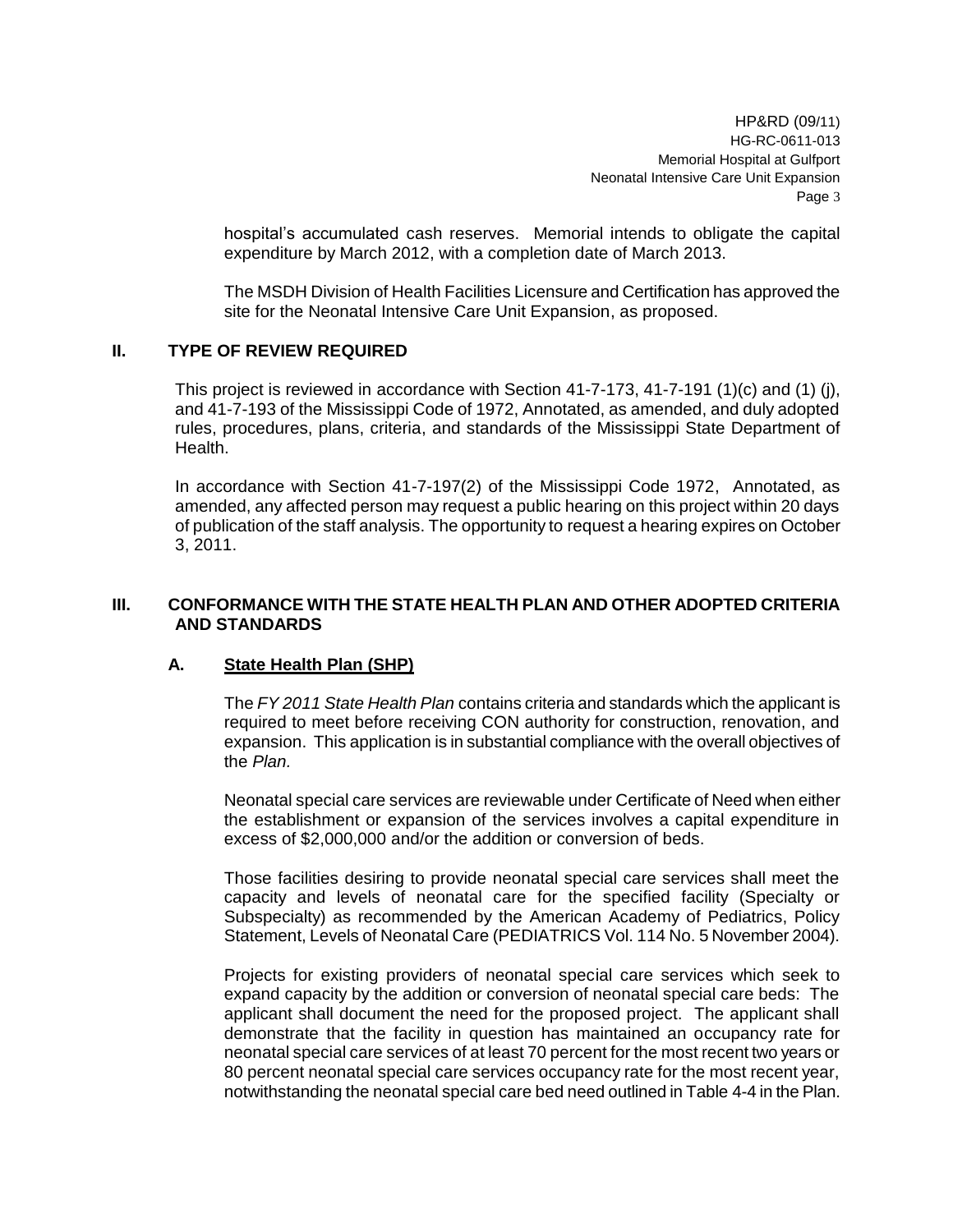The applicant may be approved for such additional or conversion of neonatal special care beds to meet projected demand balanced with optimum utilization rate for the Perinatal Planning Area.

## **SHP Criterion 1 – Need**

The proposed project requests approval of a Certificate of Need to be issued to Memorial Hospital at Gulfport for a construction/renovation/expansion project involving its NICU. Components of this construction/renovation and expansion project involve the addition of 5 beds and the reconfiguration of the existing NICU space.

Memorial Hospital contends that for the most recent two fiscal years, ending on September 30, 2010, the Hospital's NICU maintained an occupancy rate of 71%. Additionally, the applicant documents that for the two year period June 2009 to May 2011, Memorial maintained an occupancy rate of 70.8%.

The applicant states that the utilization rate coupled with being the sole provider of Level 3 Sub-Specialty Neonatal Services on the Gulf Coast and in Perinatal Planning Area IX, it is imperative that Memorial Hospital at Gulfport provide an appropriate level of NICU services to the residents of its region. The applicant further states that Memorial's NICU currently provides NICU services to five medical centers in three counties. Further, as a community hospital, Memorial provides essential medical care to the medically underserved population of the service area. Therefore, the applicant believes additional NICU capacity is needed for the appropriate delivery of neonatal intensive care services for the entire Gulf Coast region.

#### **SHP Criterion 2 – Dedicated Neonatal Special Care Unit Beds**

The applicant contends that the existing NICU at Memorial meets this criterion. Memorial's current Neonatal Intensive Care Unit is licensed to operate 18 beds. Thus, this CON application seeks to add 5 beds and replace the 18-bed open ward unit with 23 single family rooms.

## **SHP Criterion 3 – Normal Driving Time**

The applicant certified that services will be available to 95% of the population within one hour normal driving time in rural areas and within 30 minutes normal driving time in urban areas.

#### **SHP Criterion 4 – Protocols**

The applicant affirmed that Memorial Hospital at Gulfport is the only Level 3 Sub-Specialty Neonatal Service provider on the Gulf Coast and in PPA IX. The Hospital has established referral networks to transfer infants requiring more sophisticated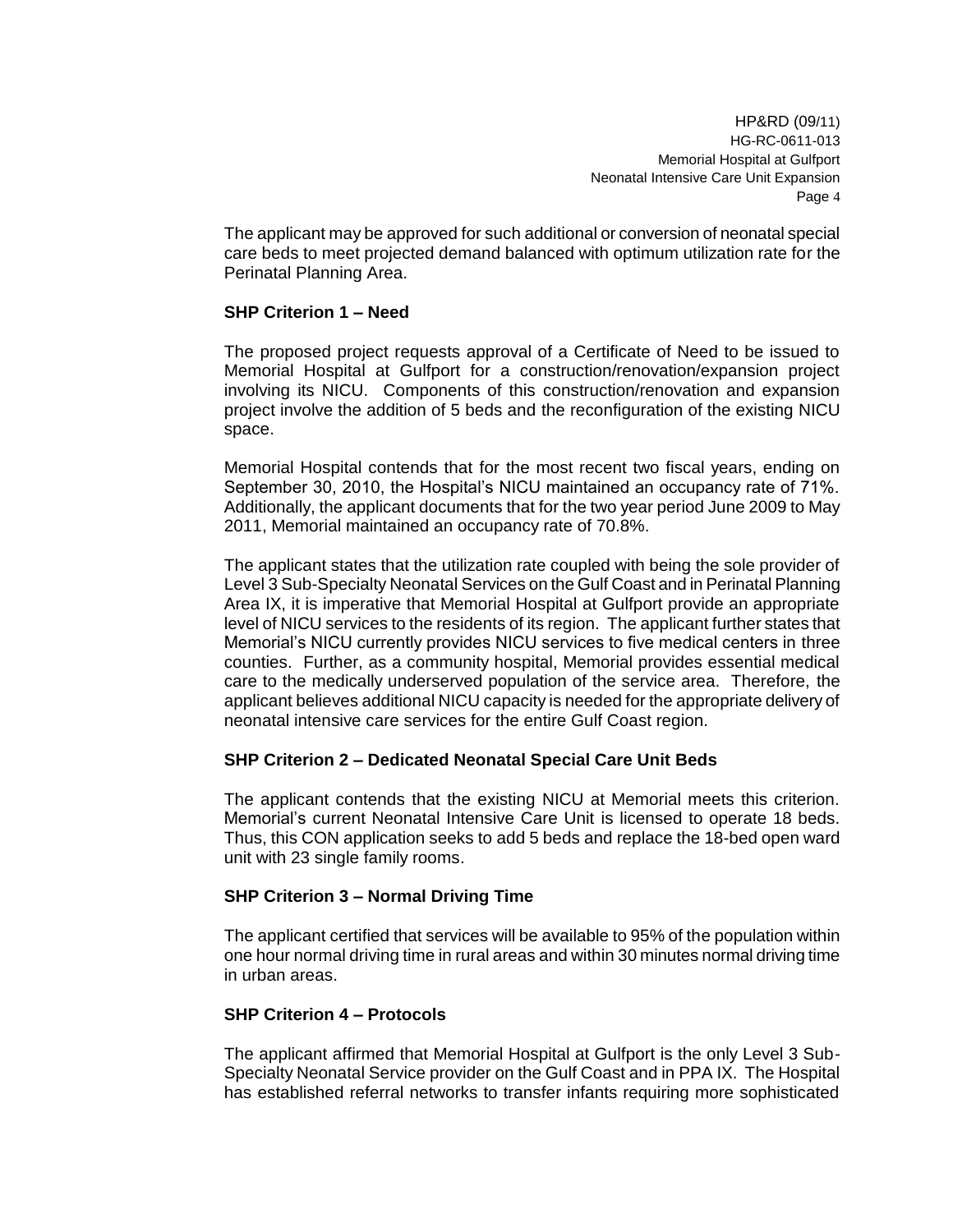care, if required. According to the applicant, transfer agreements are currently in place with the following facilities: University of South Alabama Medical Center, Ochsner Medical Center, and Tulane University Hospital.

## **SHP Criterion 5 – Information Requirement**

Memorial assures that all information and data required by this criterion will be made available to the Mississippi State Department of Health within the expected time frame.

## **SHP Criterion 6 – Admission Policies**

Memorial confirmed that the facility does not have policies or procedures which would exclude patients because of race, age, sex, ethnicity, or ability to pay.

#### **B. General Review (GR) Criteria**

Chapter 8 of the *Mississippi Certificate of Need Review Manual, Revised May 1, 2010;* addresses general criteria by which all CON applications are reviewed. This application is in substantial compliance with general review criteria contained in the manual.

#### **GR Criterion 1- Consistency with the** *State Health Plan*

The project is in substantial compliance with all criteria, standards, and policies of the *FY 2011 Mississippi State Health Plan* applicable to the expansion of Neonatal Special Care Services.

# **GR Criterion 2 – Long Range Plan**

The applicant states that the long range goal of the Hospital is to provide high quality facilities and services to patients seeking health care services at Memorial Hospital as Gulfport in consistent with this CON proposal. As previously stated, Memorial believes that the proposed expansion and renovation of neonatal intensive care services at the Hospital will significantly enhance the patient care provided to families of the Gulf Coast region and Perinatal Planning Area IX.

#### **GR Criterion 3 – Availability of Alternatives**

According to the applicant, the Hospital could have chosen not to expand or renovate space for the purpose of improving the neonatal intensive care services at the Hospital. However, if this alternative were chosen, patients would continue to experience disruption in services resulting from operational inefficiencies and space configurations not conducive to the efficient delivery of patient care.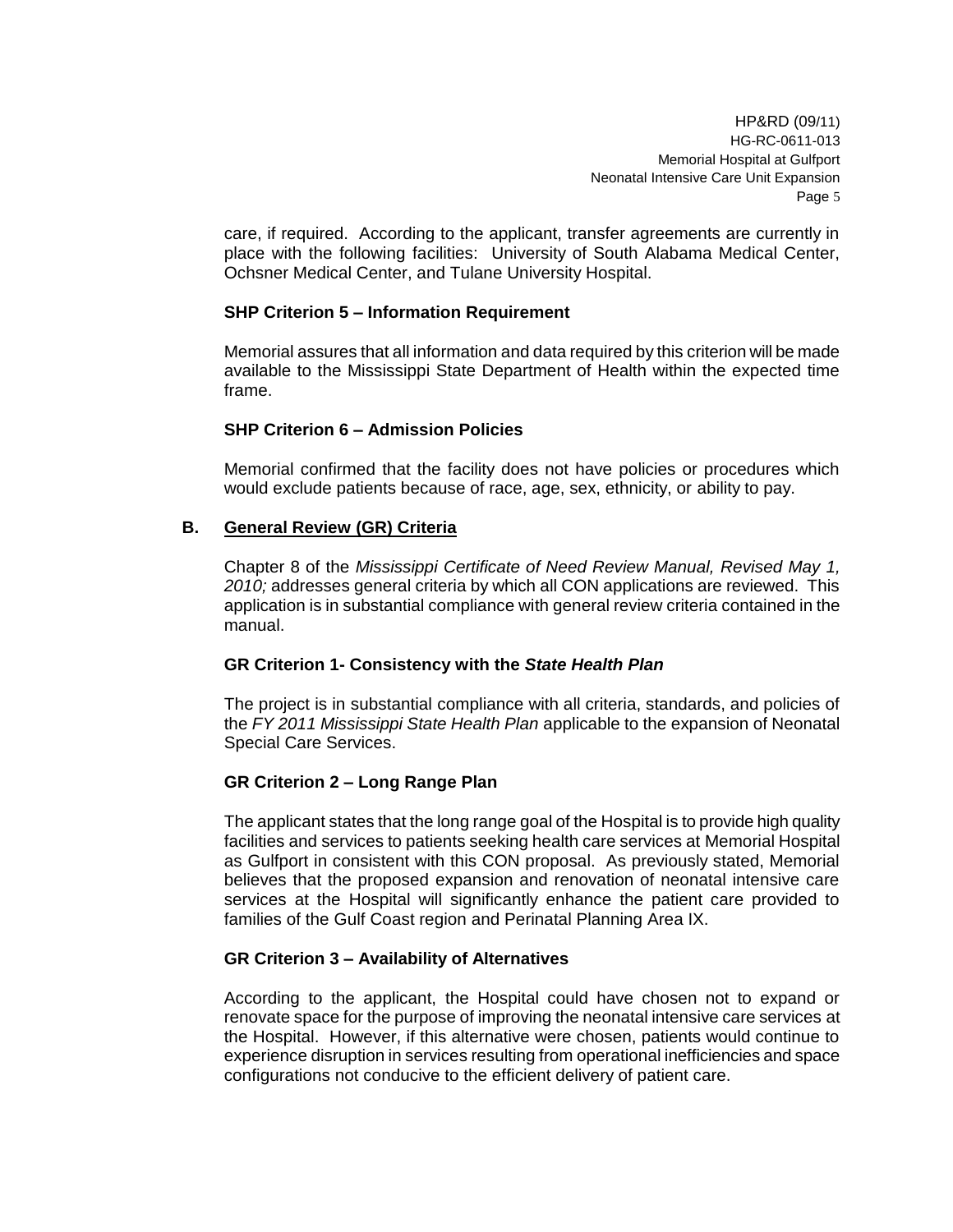The applicant believes the best solution is the proposed project which fosters improvements in the delivery of health care services and cost effectiveness by renovating space where appropriate and expanding only that space needed for the appropriate delivery of neonatal intensive care services.

# **GR Criterion 4 - Economic Viability**

Based on the applicant's financial projections, the operations of this project appears to result in a net gain of \$587,000 the first year, \$647,500 the second year, and \$668,000 the third year after completion of the project. Therefore, the economic viability appears to be good.

The application contained a letter from the hospital's financial analyst attesting to the financial feasibility of the project.

## **GR Criterion 5 - Need for the Project**

- a. **Access by Population Served**: The applicant indicates that the service is available to all residents of the service area, including low income persons, racial, and ethnic minorities, women, handicapped persons, the elderly, and other underserved groups.
- b. **Relocation of Services**: This application does not propose the relocation of services. Memorial proposes to expand its NICU bed capacity by 5-beds.
- c. **Current and Projected Utilization of Like Facilities in the Area**: No additional services are being proposed.
- d. **Probable Effect on Existing Facilities in the Area**: The project proposes expansion and renovation of the neonatal intensive care unit at Memorial Hospital at Gulfport. No new services are being proposed by the applicant. Therefore, no significant effect is anticipated on existing facilities in the area.
- e. **Community Reaction**: The application contains five (5) letters of support from the citizens of the community. No letters of opposition were received in the department from the community.

## **GR Criterion 6 - Access to the Facility or Service**

a. **Medically Underserved Population**: Memorial affirmed that all residents of the health planning service area, including Medicaid recipients, charity/medically indigent patients, racial and ethnic minorities, women, handicapped persons and the elderly have access to the services of the existing facilities and will continue to have access to the Hospital. The applicant proposes to provide 3% of gross revenue the first year, or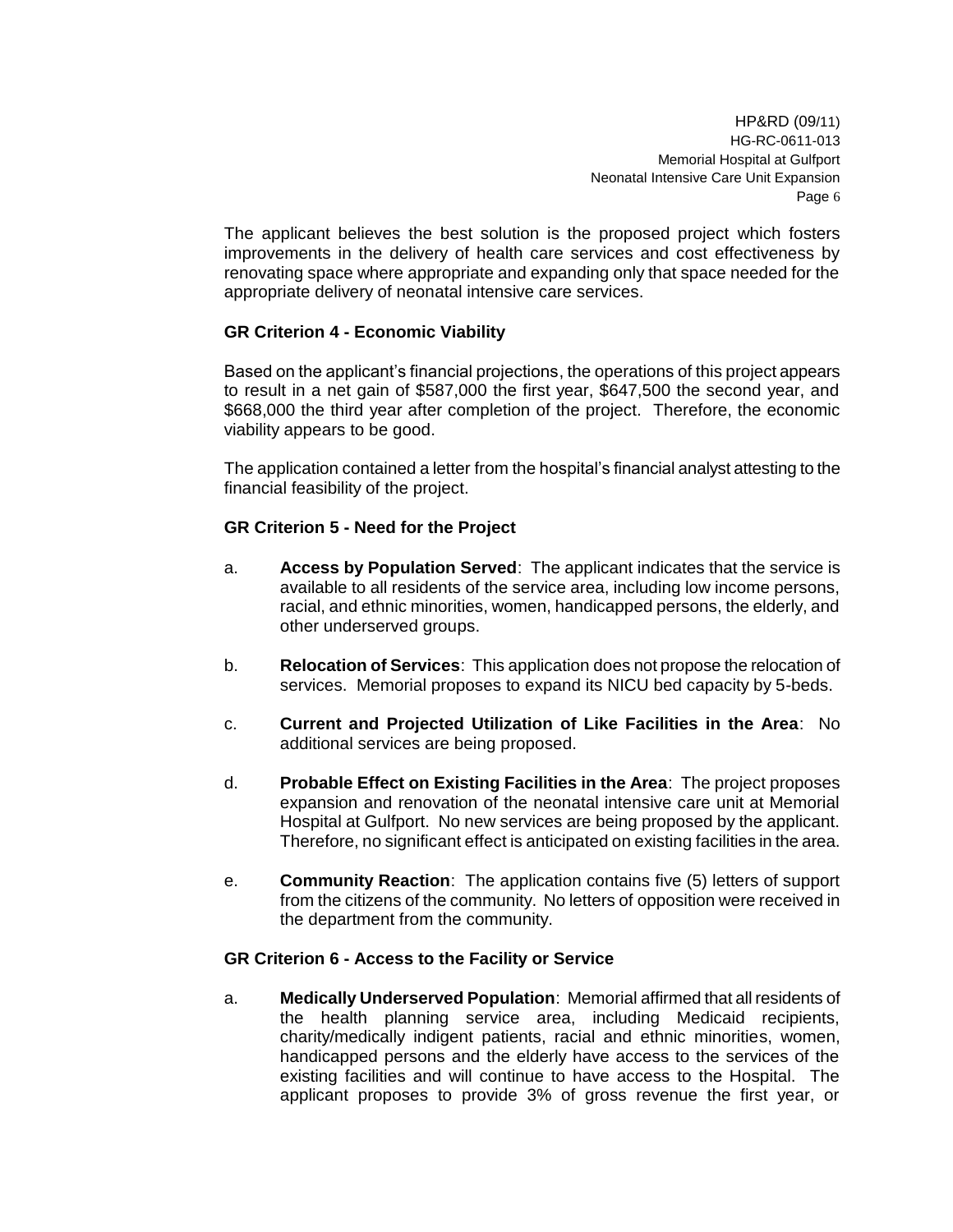\$38,375,500, and 3% the second year, \$39,527,000, to care for the medically indigent patients. The Hospital operates 7 days per week, 24 hours per day, and 365 days per year. Memorial is accessible to the public via U.S. Highway 90 and 49. The transportation and travel time to the facility will not change because this proposed project will be at the existing hospital.

- b. **Performance in Meeting Federal Obligations**: The applicant submits that Memorial has no obligations under federal regulations requiring uncompensated care, community service, or access by minority/handicapped persons.
- c. **Unmet Needs to be Served by Applicant**: The applicant submits that Memorial is a community "safety net" hospital which has consistently served a large number of Medicare, Medicaid, and medically indigent patients. According to the applicant, this project will improve access by medically underserved groups through an increased capacity of NICU beds and services.

## **GR Criterion 7 - Information Requirement**

The applicant affirms that it will record and maintain the information required by this criterion and make it available to the Mississippi State Department of Health within 15 business days of request.

# **GR Criterion 8 - Relationship to Existing Health Care System**

Memorial asserts that the proposed project will complement the existing health care facilities and services offered within the service area without adverse impact.

The applicant believes that once the proposed project is completed it will allow the Hospital to continue providing much needed neonatal intensive care services to patients of the service area. The applicant states that if the proposed project is not implemented, there will be a continuing risk that Memorial will not be able to accommodate patients and facilities in need of NICU care.

Because no new services will be offered as a result of this project, staff concludes that this project would have no adverse affect on other providers in the referenced service area.

The Department received no letters of opposition concerning the proposed project.

## **GR Criterion 9 - Availability of Resources**

The applicant states that Memorial has demonstrated a satisfactory staffing history. The applicant projects four (4) additional full-time equivalent personnel at an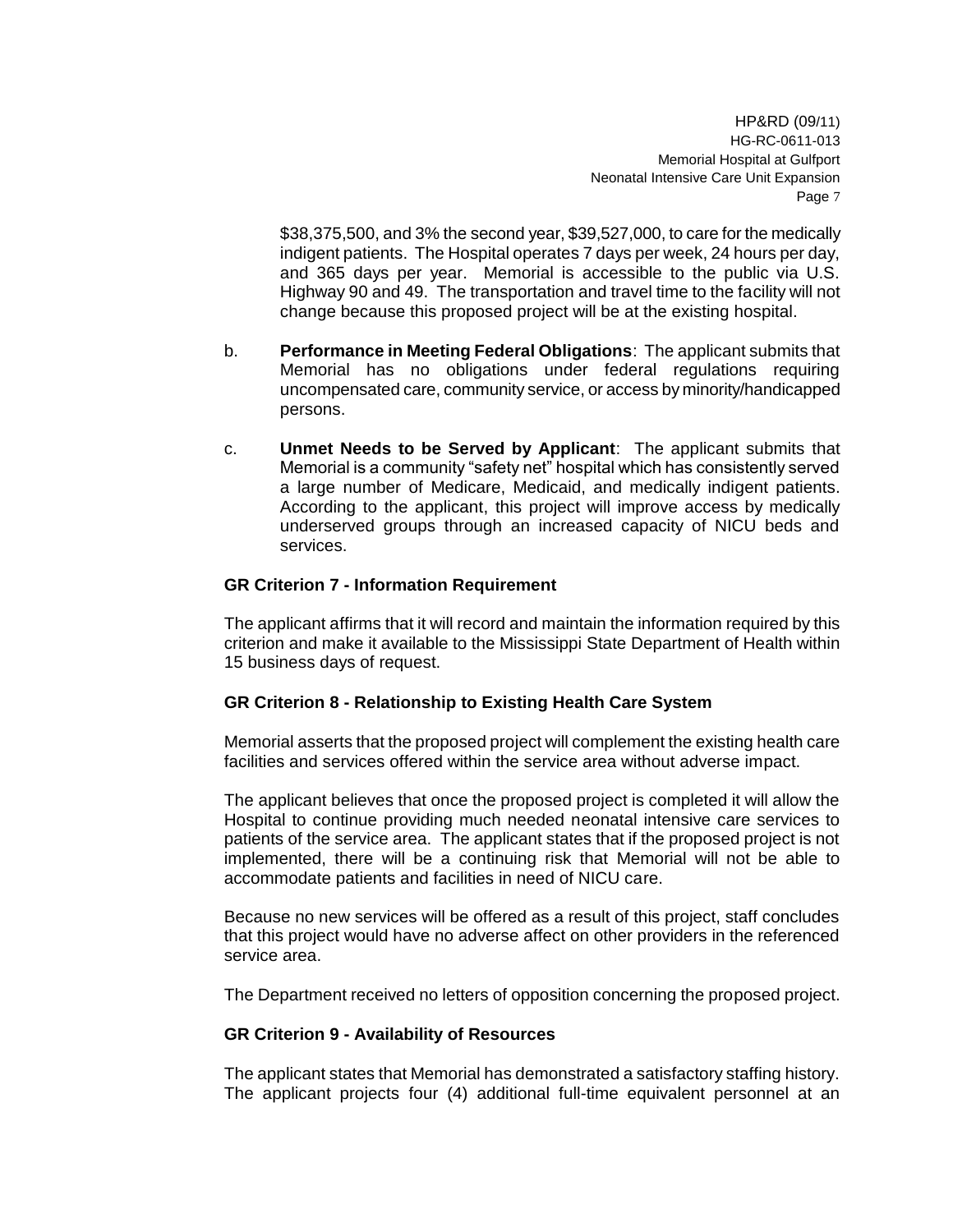estimated annual cost of \$120,000 the first year of operation for this proposed project.

The applicant intends to recruit needed personnel from its present recruiting efforts and affiliation arrangements.

## **GR Criterion 14 - Construction Projects**

- **a. Cost Estimate**: The application contains a cost estimate prepared by Blitch Knevel Architects, a professional corporation, licensed to do business in Mississippi.
- **b. Schematic Drawing**: The application contains a schematic drawing of the proposed project.
- **c. Space Allocations**: The applicant submits that space will conform to applicable local and state licensing standards.
- **d. New Construction Projects**: This project involves new construction of 3,430 square feet of space and 18,192 square feet of renovated space.
- **e. Cost per Square Foot**: The applicant projects the project will cost \$406.40 per square foot for new construction and \$176.42 per square foot for renovation. Staff calculations are: \$320.55 per square foot for new construction and \$192.60 per square foot for renovation (see Attachment 2). The *Means Building Construction Cost Data, 2011, Edition,* lists new construction costs for hospitals ranging from \$184 (where 20% of projects cost less) to \$315 (where 25% of projects cost more) per square foot. This project slightly exceeds the high range for construction listed in this publication.

# **GR Criterion 16 - Quality of Care**

Memorial Hospital at Gulfport is in compliance with the *Minimum Standards for the Operation of Mississippi Hospitals*, according to the Division of Health Facilities Licensure and Certification, MSDH. The facility is accredited by the Joint Commission on Accreditation of Health Care Organizations.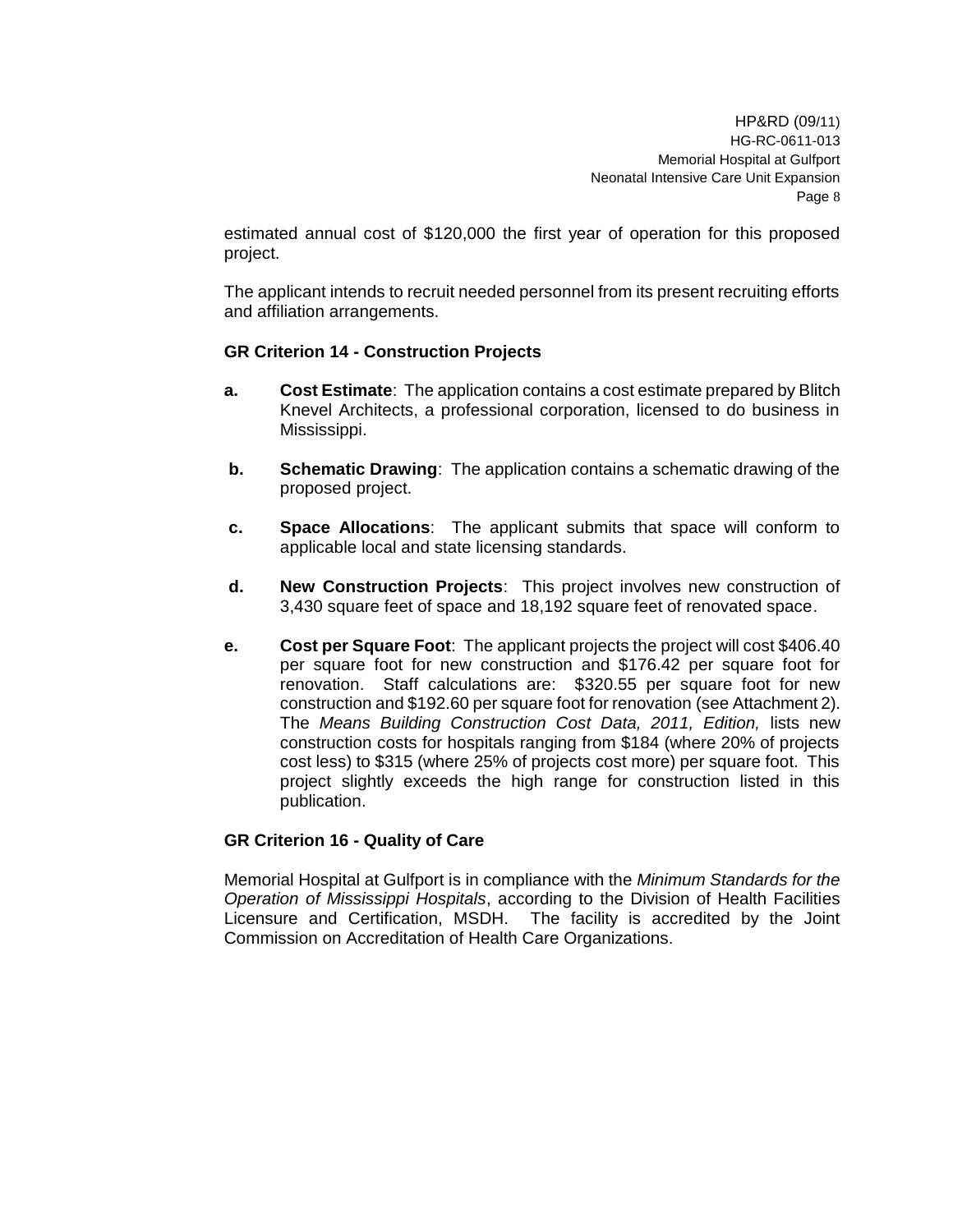## **IV. FINANCIAL FEASIBILITY**

# **A. Capital Expenditure Summary**

The total estimated capital expenditure is allocated as follows:

|    | Item                                      | $Cost($ \$) | Percent      |
|----|-------------------------------------------|-------------|--------------|
|    |                                           |             | $(\%)$ of    |
|    |                                           |             | <b>Total</b> |
| a. | <b>Construction Cost -- New</b>           | \$938,500   | 14.08        |
| b. | <b>Construction Cost -- Renovation</b>    | 2,650,000   | 39.77        |
| c. | Capital Improvements                      |             |              |
| d. | <b>Total Fixed Equipment Cost</b>         | 350,000     | 5.25         |
| е. | <b>Total Non-Fixed Equipment Cost</b>     | 1,850,000   | 27.76        |
| f. | <b>Land Cost</b>                          | 0           | O            |
| g. | <b>Site Preparation Cost</b>              |             |              |
| h. | Fees (Architectural, Consultant, etc.)    | 306,000     | 4.59         |
| i. | <b>Contingency Reserve</b>                | 358,850     | 5.39         |
|    | Legal and accounting fees                 | 10,000      | 0.15         |
| k. | Other                                     | 200,000     | 3.00         |
|    | <b>Total Proposed Capital Expenditure</b> | \$6,663,350 | *100.00      |

\*Percent off due to rounding.

The above capital expenditure is proposed for construction and renovation of Memorial Hospital at Gulfport NICU expansion project. The proposed project involves approximately 3,430 square feet of new space at an estimated cost of \$320.55 per square foot and 18,192 square feet of renovation at an estimated cost of \$176.42 per square foot (see Attachment 2). The *Means Building Construction Cost Data, 2011 Edition,* lists the costs for hospital construction to range from \$184 to \$315 per square foot. The *Means Building Construction Cost Data* does not compare costs of renovation projects.

The application contains a letter signed by the Vice President of Finance with Memorial Hospital confirming the financial feasibility of the project.

# **B. Method of Financing**

The applicant proposes to finance the proposed capital expenditure from accumulated cash reserves.

The applicant provided financial statements documenting the ability to fund the project.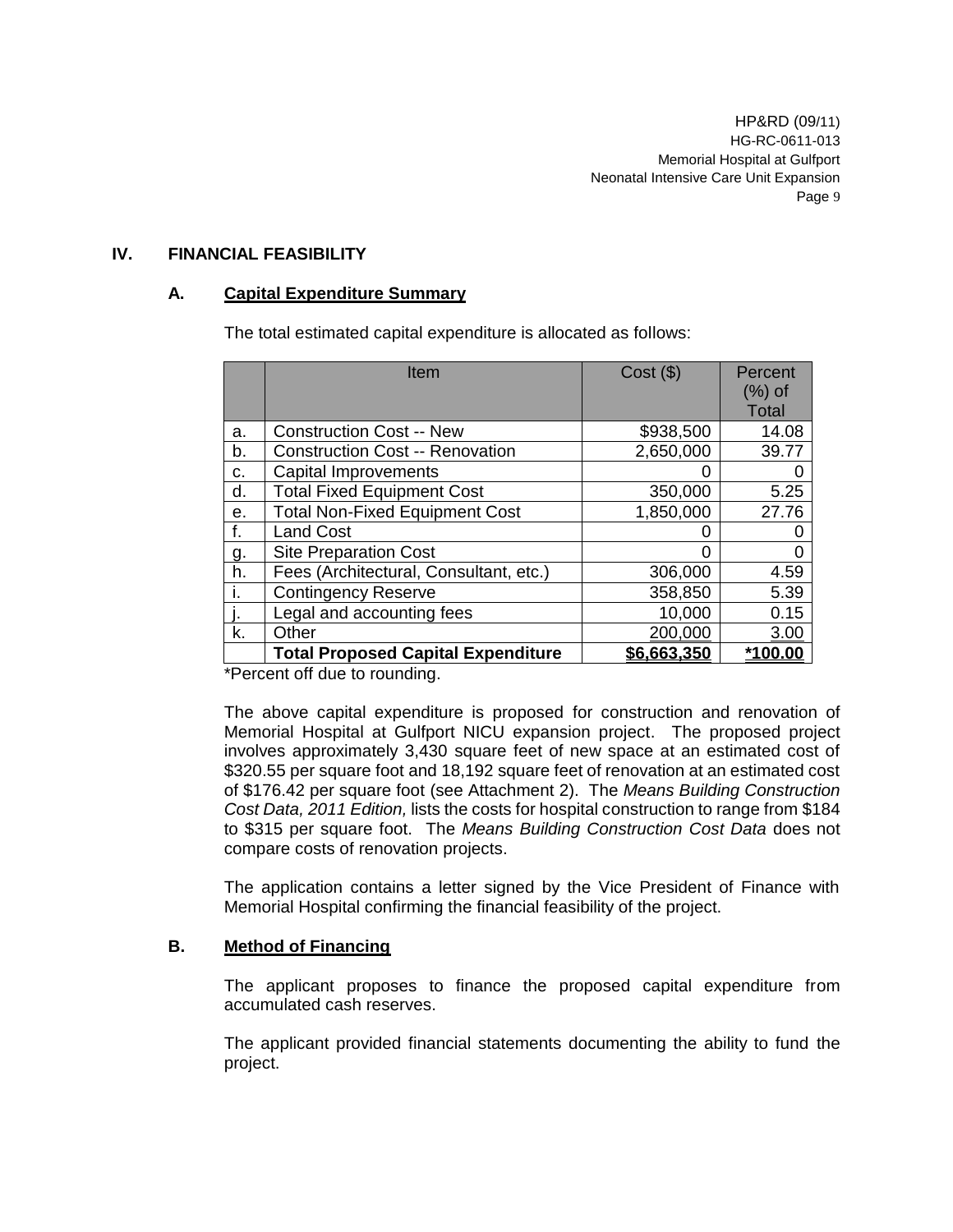# **C. Effect on Operating Cost**

Memorial Hospital at Gulfport's three-year projected operating statement is presented at Attachment 1.

# **D. Cost to Medicaid/Medicare**

| <b>Payor Mix</b>  | <b>Utilization</b><br>Percentage<br>(%) | <b>First Year Revenue</b><br>$($ \$) |
|-------------------|-----------------------------------------|--------------------------------------|
| <b>Medicare</b>   |                                         |                                      |
| <b>Medicaid</b>   | 74                                      | 1,905,000                            |
| <b>Commercial</b> | 12                                      | 319,000                              |
| <b>Self Pay</b>   |                                         | 37,000                               |
| <b>Other</b>      | 13                                      | 330,000                              |
| <b>Total</b>      | 100                                     | \$2,591,000                          |

The applicant's projection to third party payors is as follows:

# **V. RECOMMENDATIONS OF OTHER AFFECTED AGENCIES**

The Division of Medicaid was provided a copy of this application for review and comment; however, no comments were received prior to posting of the staff analysis.

# **VI. CONCLUSION AND RECOMMENDATION**

This project is in substantial compliance with the criteria and standards for the expansion of Neonatal Special Care Services as contained in the *FY 2011 Mississippi State Health Plan*; the *Mississippi Certificate of Need Review Manual, 2010 Revision*; and duly adopted rules, procedures, and plans of the Mississippi State Department of Health.

The Division of Health Planning and Resource Development recommends approval of the application submitted by Memorial Hospital at Gulfport for its Neonatal Intensive Care Unit Expansion project.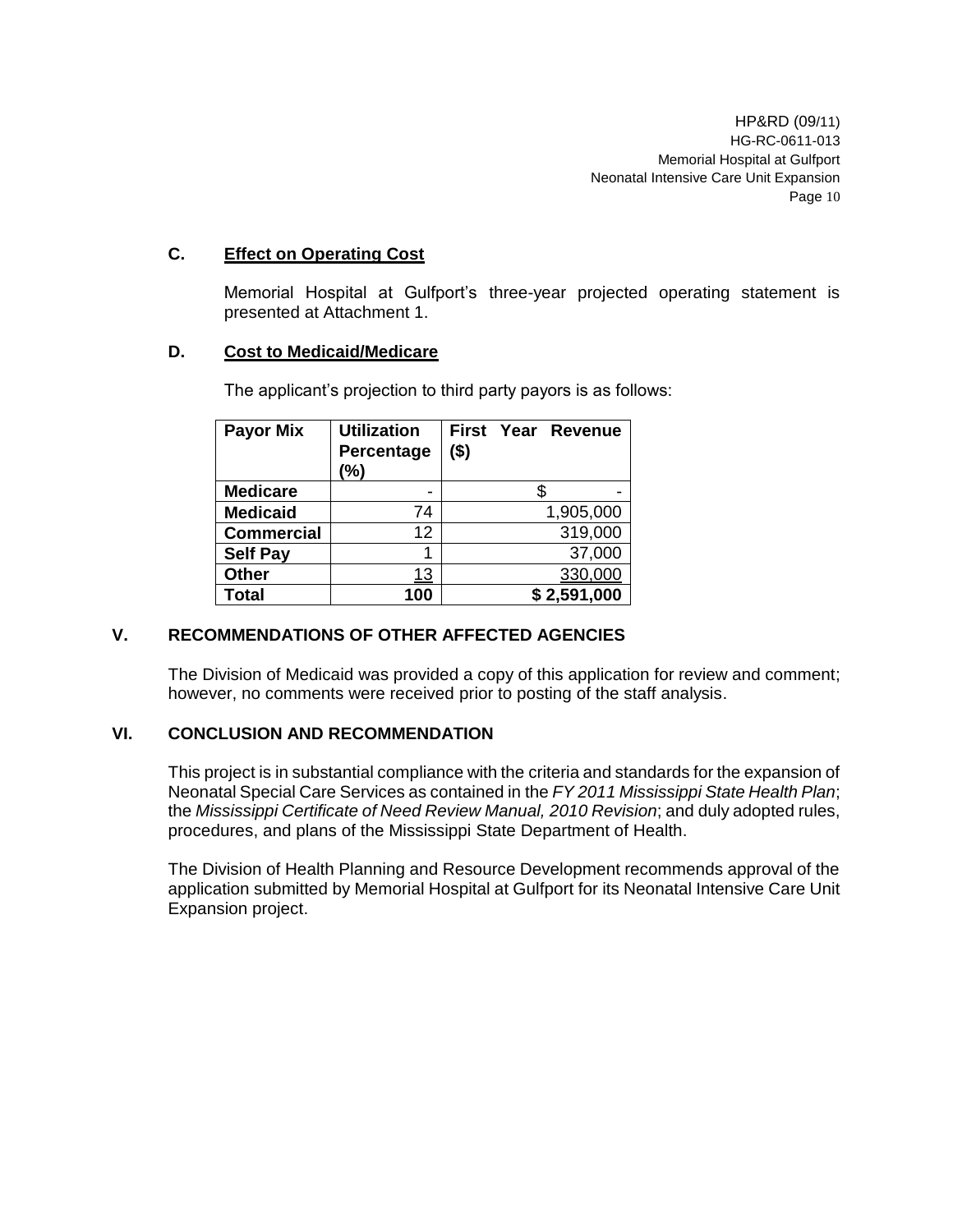| <b>Attachment 1</b>           |                                                                              |           |                           |           |                       |           |
|-------------------------------|------------------------------------------------------------------------------|-----------|---------------------------|-----------|-----------------------|-----------|
| Memorial Hospital at Gulfport |                                                                              |           |                           |           |                       |           |
|                               | Three-Year Operating Statement (Project Only)<br>Year <sub>2</sub><br>Year I |           | Year <sub>3</sub>         |           |                       |           |
|                               |                                                                              |           |                           |           |                       |           |
| Revenue                       |                                                                              |           |                           |           |                       |           |
| Patient Revenue:              |                                                                              |           |                           |           |                       |           |
| Inpatient                     | \$                                                                           | 2,591,000 | \$                        | 2,851,000 | \$                    | 3,136,000 |
| Outpatient                    |                                                                              |           |                           |           |                       |           |
| <b>Gross Patient Revenue</b>  | \$                                                                           | 2,591,000 | \$                        | 2,851,000 | \$                    | 3,136,000 |
| <b>Charity Care</b>           |                                                                              |           |                           |           |                       |           |
| Deductions from               |                                                                              | 1,845,000 |                           | 2,030,000 |                       | 2,232,000 |
| Revenue                       |                                                                              |           |                           |           |                       |           |
| <b>Net Patient Revenue</b>    |                                                                              | 746,000   |                           | 821,000   |                       | 904,000   |
|                               |                                                                              |           |                           |           |                       |           |
| <b>Expenses</b>               |                                                                              |           |                           |           |                       |           |
| <b>Operating Expenses:</b>    |                                                                              |           |                           |           |                       |           |
| <b>Salaries</b>               | \$                                                                           | 120,000   | \$                        | 130,000   | \$                    | 180,000   |
| <b>Benefits</b>               |                                                                              | 24,000    |                           | 26,000    |                       | 36,000    |
| Supplies                      |                                                                              | 15,000    |                           | 17,500    |                       | 20,000    |
| <b>Services</b>               |                                                                              |           |                           |           |                       |           |
| Lease                         |                                                                              |           |                           |           |                       |           |
| Depreciation                  |                                                                              |           |                           |           |                       |           |
| Interest                      |                                                                              |           |                           |           |                       |           |
| Other                         |                                                                              |           |                           |           |                       |           |
| <b>Total Expenses</b>         | \$                                                                           | 159,000   | $\boldsymbol{\mathsf{S}}$ | 173,500   | $\mathbf{\mathsf{S}}$ | 236,000   |
| <b>Net Income (Loss)</b>      | \$                                                                           | 587,000   | \$                        | 647,500   | \$                    | 668,000   |
|                               |                                                                              |           |                           |           |                       |           |
| <b>Assumptions</b>            |                                                                              |           |                           |           |                       |           |
| Inpatient days                |                                                                              | 479       |                           | 527       |                       | 638       |
| Outpatient days               |                                                                              |           |                           |           |                       |           |
| Procedures                    |                                                                              |           |                           |           |                       |           |
| Charge per outpatient         |                                                                              |           |                           |           |                       |           |
| day                           |                                                                              |           |                           |           |                       |           |
| Charge per inpatient day      | \$                                                                           | 5,409     | $\mathfrak{S}$            | 5,410     | \$                    | 4,915     |
| Charge per procedure          |                                                                              |           |                           |           |                       |           |
| Cost per inpatient day        | \$                                                                           | 332       | \$                        | 329       | \$                    | 370       |
| Cost per outpatient day       |                                                                              |           |                           |           |                       |           |
| Cost per procedure            |                                                                              |           |                           |           |                       |           |